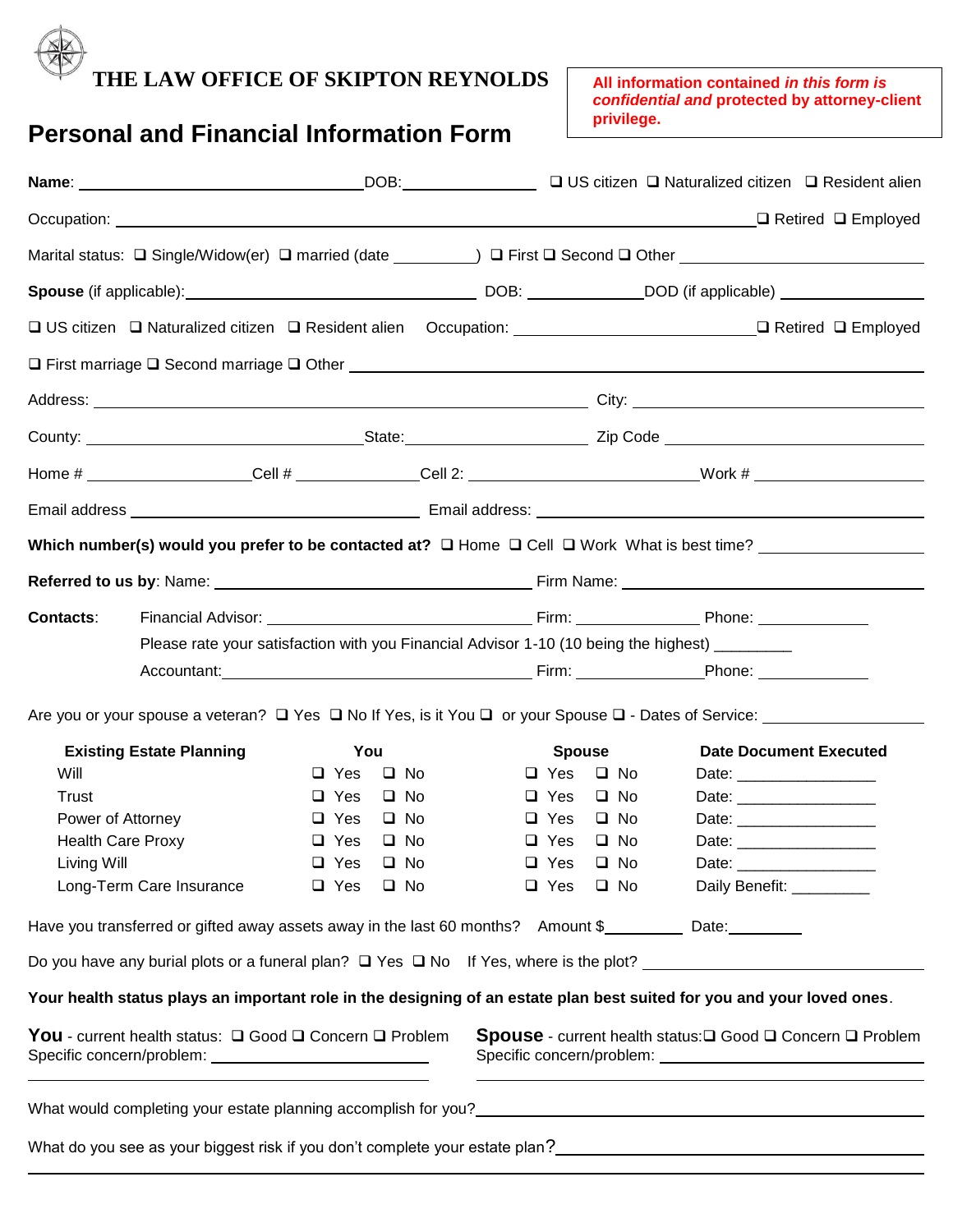# **Rank the level of importance to you on the following issues**  $(1 = Low - 10 = High)$

- Avoid probate
- Protect assets from government, lawsuits & nursing homes
- \_\_\_\_\_ Keep estate matters private
- Protect assets for family from predators after my death (i.e., my spouse's disability or remarriage, my children's beneficiary's lawsuits, divorce or bankruptcy)
- Minimize/eliminate taxes
- **Number 2014** Remain independent and in control of my care and/or assets
- \_\_\_\_ Keep it simple for my family when something happens to me (disability or death)
- Provide detailed instructions and authority to people I trust to have the care I desire provided for me if I become disabled

# **Personal/Family Information**

**Your Spouse**<br> **□** No **□** Yes How Many? \_\_\_\_\_\_\_\_\_ Yes How Many? \_ Do you have children?  $\Box$  No  $\Box$  Yes How Many?  $\Box$ Please specify:<br>  $\Box$  Joint  $\Box$  Joint  $\Box$  Mine  $\Box$  Step  $\Box$  Adopted  $\Box$  Foster  $\Box$  Joint  $\Box$  Mine  $\Box$  Step  $\Box$  Adopted  $\Box$  Foster  $\Box$  No  $\Box$  Yes How Manv? Do you have grandchildren?  $\Box$  No  $\Box$  Yes How Many? \_\_\_\_\_\_\_\_\_  $\Box$  No  $\Box$  Yes How Many? \_\_\_\_\_\_\_

#### **CHILDREN (if applicable) or BENEFICIARIES (Who you want to get your "stuff?")**

| Child of: □ joint □you □ spouse □ adopted □ foster child Other relation ___________________________                                     |
|-----------------------------------------------------------------------------------------------------------------------------------------|
|                                                                                                                                         |
| □ Single □ Married □ 1 <sup>st</sup> □ 2 <sup>nd</sup> □ other - how long? _______ Spouse's name: ___________ Occupation: _____________ |
|                                                                                                                                         |
|                                                                                                                                         |
|                                                                                                                                         |
|                                                                                                                                         |
|                                                                                                                                         |
|                                                                                                                                         |
| _Phone: ____________________________                                                                                                    |
| Child of: $\Box$ joint $\Box$ you $\Box$ spouse $\Box$ adopted $\Box$ foster child $\Box$ Other relation $\Box$                         |
|                                                                                                                                         |
| □ Single □ Married □ 1 <sup>st</sup> □ 2 <sup>nd</sup> □ other - how long? _______ Spouse's name: ___________ Occupation: _____________ |
|                                                                                                                                         |
|                                                                                                                                         |
|                                                                                                                                         |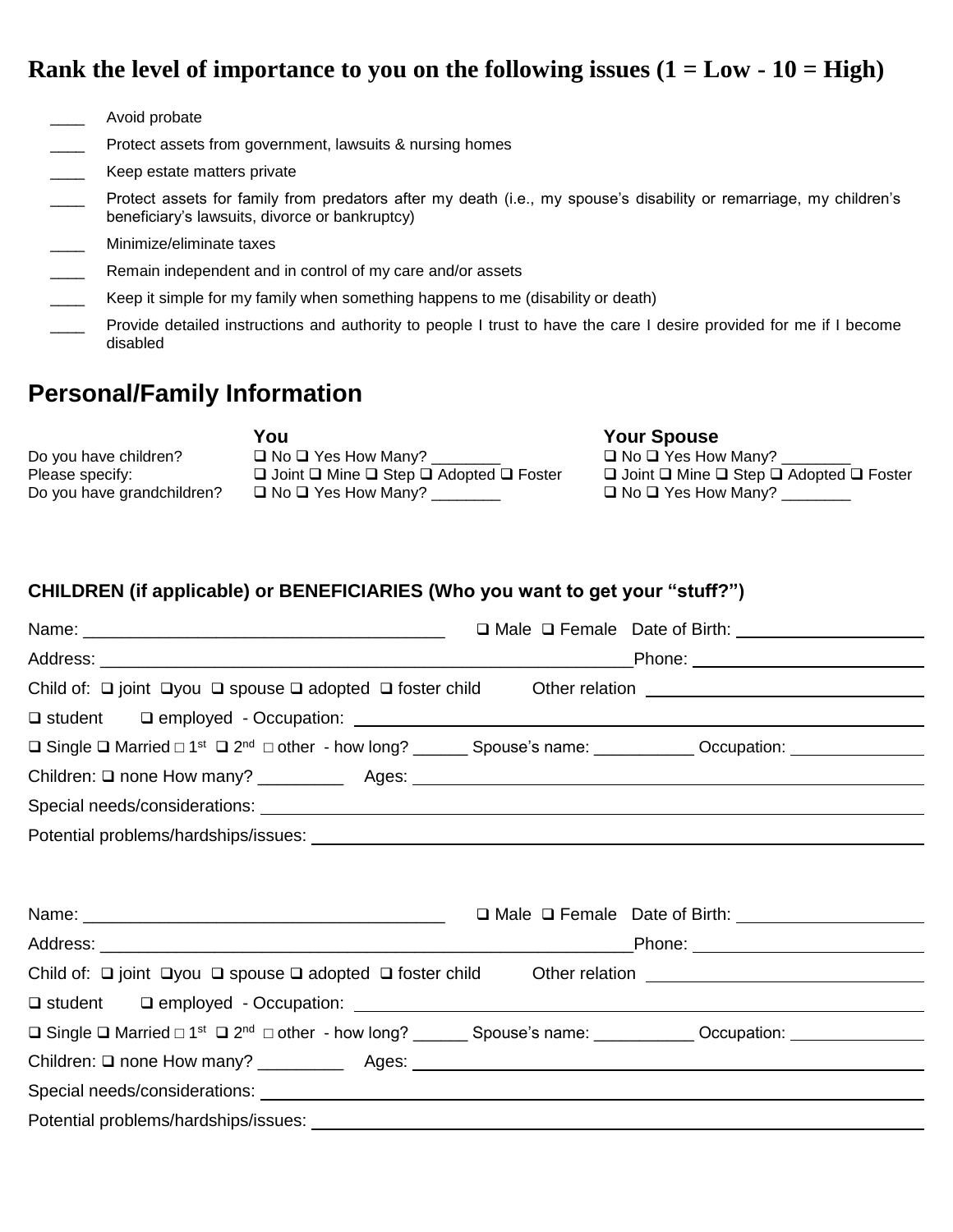| Child of: $\Box$ joint $\Box$ you $\Box$ spouse $\Box$ adopted $\Box$ foster child Other relation $\Box$                                 |                                                                                                                                                                                                      |
|------------------------------------------------------------------------------------------------------------------------------------------|------------------------------------------------------------------------------------------------------------------------------------------------------------------------------------------------------|
|                                                                                                                                          |                                                                                                                                                                                                      |
| □ Single □ Married □ 1 <sup>st</sup> □ 2 <sup>nd</sup> □ other - how long? _______ Spouse's name: ___________ Occupation: ______________ |                                                                                                                                                                                                      |
| Children: Q none How many? ____________ Ages: ___________________________________                                                        |                                                                                                                                                                                                      |
|                                                                                                                                          |                                                                                                                                                                                                      |
|                                                                                                                                          |                                                                                                                                                                                                      |
|                                                                                                                                          |                                                                                                                                                                                                      |
|                                                                                                                                          | □ Male □ Female Date of Birth: <u>University Male Of Birth:</u>                                                                                                                                      |
|                                                                                                                                          |                                                                                                                                                                                                      |
| Child of: □ joint □you □ spouse □ adopted □ foster child Other relation ___________________________                                      |                                                                                                                                                                                                      |
|                                                                                                                                          |                                                                                                                                                                                                      |
| □ Single □ Married □ 1 <sup>st</sup> □ 2 <sup>nd</sup> □ other - how long? _______ Spouse's name: ___________ Occupation: ______________ |                                                                                                                                                                                                      |
|                                                                                                                                          |                                                                                                                                                                                                      |
|                                                                                                                                          |                                                                                                                                                                                                      |
|                                                                                                                                          |                                                                                                                                                                                                      |
|                                                                                                                                          |                                                                                                                                                                                                      |
|                                                                                                                                          |                                                                                                                                                                                                      |
|                                                                                                                                          |                                                                                                                                                                                                      |
| Child of: $\Box$ joint $\Box$ you $\Box$ spouse $\Box$ adopted $\Box$ foster child                                                       |                                                                                                                                                                                                      |
|                                                                                                                                          |                                                                                                                                                                                                      |
| □ Single □ Married □ 1 <sup>st</sup> □ 2 <sup>nd</sup> □ other - how long? ________ Spouse's name: _                                     | Occupation: _<br>$\mathcal{L}^{\mathcal{L}}(\mathcal{L}^{\mathcal{L}})$ and $\mathcal{L}^{\mathcal{L}}(\mathcal{L}^{\mathcal{L}})$ . Then, if $\mathcal{L}^{\mathcal{L}}(\mathcal{L}^{\mathcal{L}})$ |
| Children: Q none How many? _____________ Ages: __________________________________                                                        |                                                                                                                                                                                                      |
|                                                                                                                                          |                                                                                                                                                                                                      |
|                                                                                                                                          |                                                                                                                                                                                                      |
|                                                                                                                                          |                                                                                                                                                                                                      |
|                                                                                                                                          |                                                                                                                                                                                                      |
|                                                                                                                                          |                                                                                                                                                                                                      |
|                                                                                                                                          | _Phone: ___________________________                                                                                                                                                                  |
| Child of: $\Box$ joint $\Box$ you $\Box$ spouse $\Box$ adopted $\Box$ foster child                                                       |                                                                                                                                                                                                      |
|                                                                                                                                          |                                                                                                                                                                                                      |
| □ Single □ Married □ 1 <sup>st</sup> □ 2 <sup>nd</sup> □ other - how long? _______ Spouse's name: ___________ Occupation: ______________ |                                                                                                                                                                                                      |
|                                                                                                                                          |                                                                                                                                                                                                      |
|                                                                                                                                          |                                                                                                                                                                                                      |
|                                                                                                                                          |                                                                                                                                                                                                      |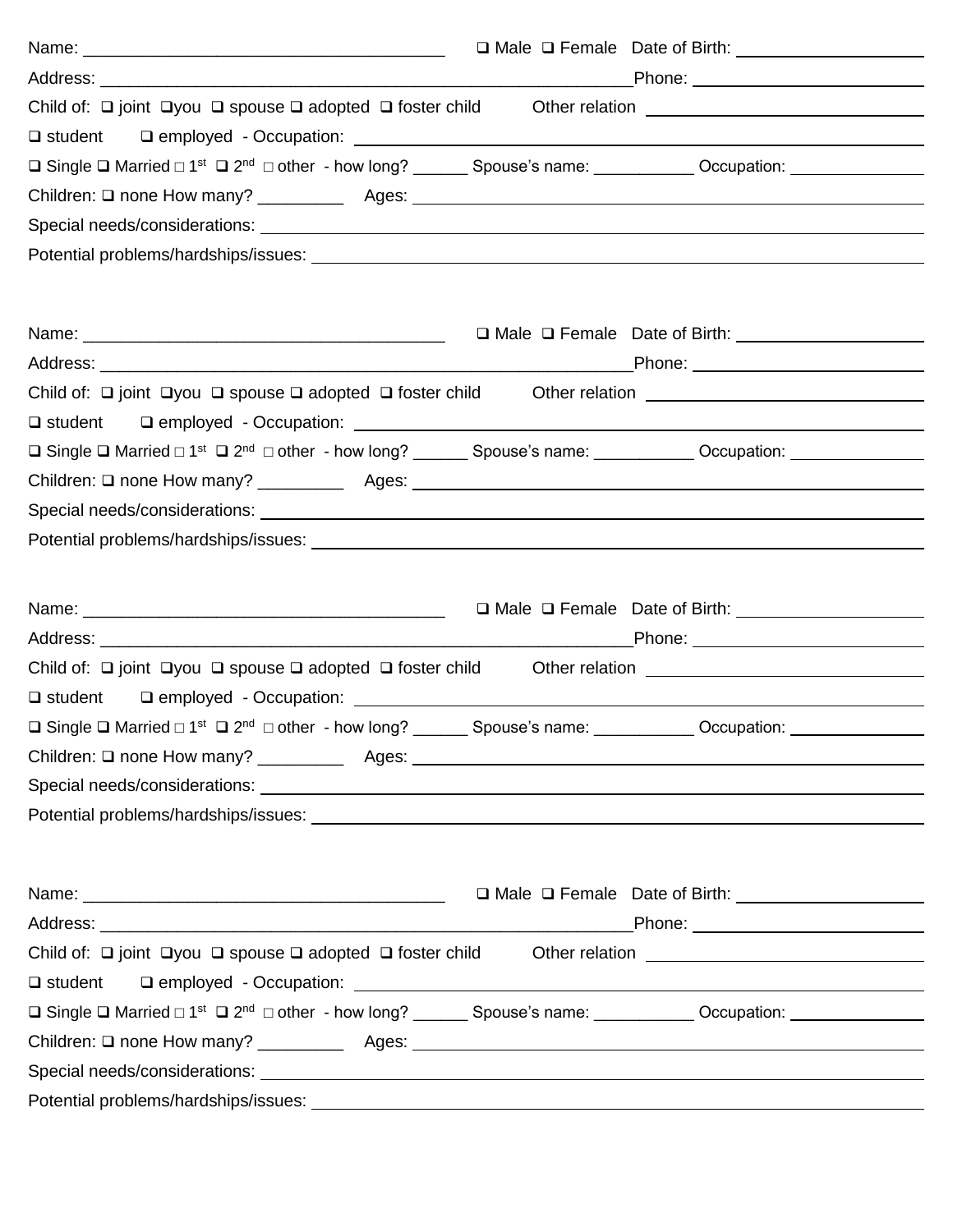**Any other person or entity named in your plan (siblings, entities like churches, charities, executors, trustees or any other named person):**

|  | □ Male □ Female Date of Birth: <u>_________________________</u> |  |
|--|-----------------------------------------------------------------|--|
|  | Phone: ___________________________                              |  |
|  |                                                                 |  |
|  |                                                                 |  |
|  |                                                                 |  |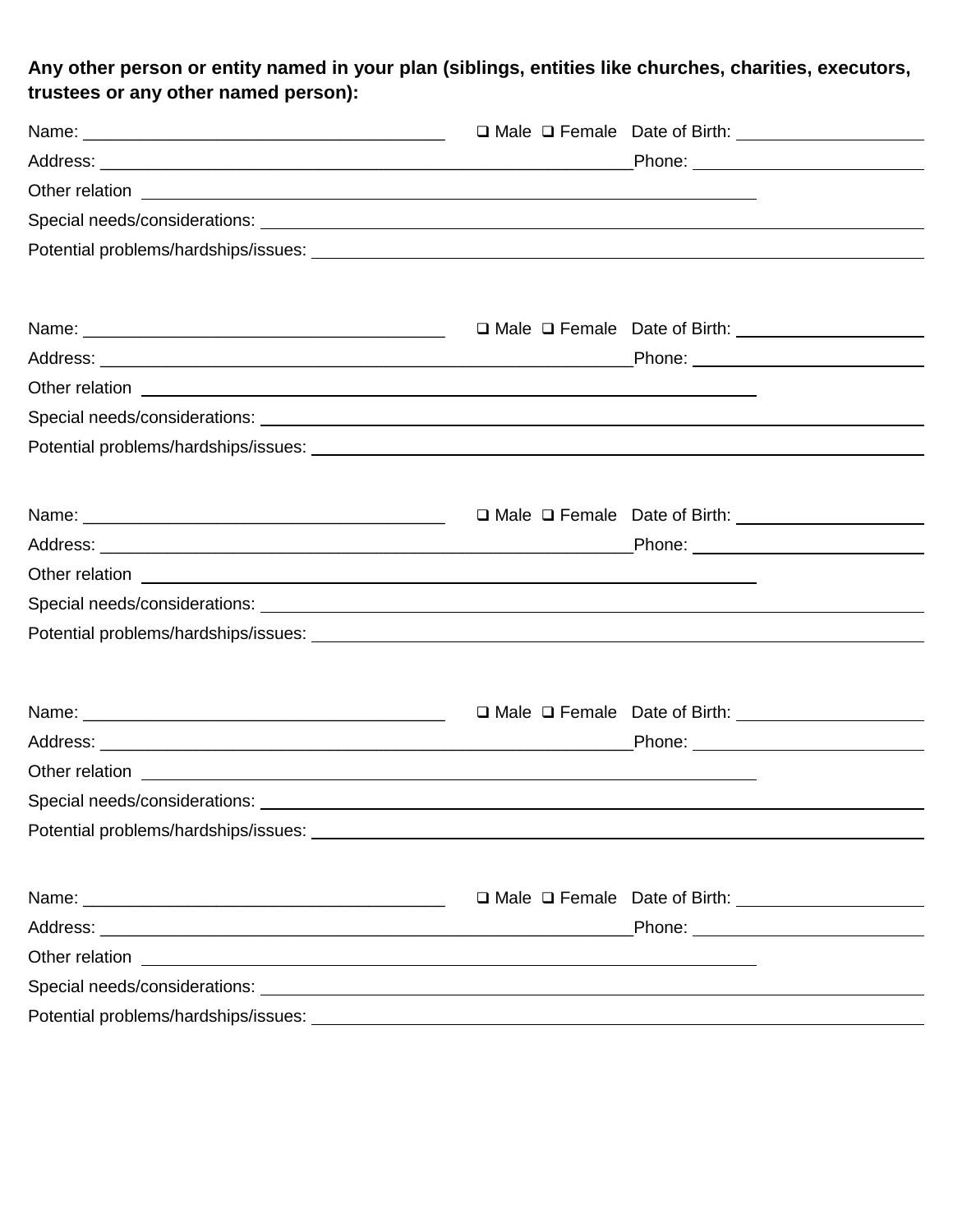#### **PLEASE ANSWER THE FOLLOWING QUESTIONS (to the best of your ability)**

|           |                                                                                                                           | <b>YES</b> | <b>NO</b> |
|-----------|---------------------------------------------------------------------------------------------------------------------------|------------|-----------|
|           |                                                                                                                           |            |           |
|           | Any deceased children?                                                                                                    | $\Box$     | $\Box$    |
|           |                                                                                                                           |            |           |
|           | If yes, survived by children?                                                                                             | $\Box$     | $\Box$    |
|           | Any adopted children?                                                                                                     | $\Box$     | $\Box$    |
|           |                                                                                                                           |            |           |
|           | Do any of your beneficiaries have a learning<br>disability, special educational, medical or physical needs?               | $\Box$     | $\Box$    |
|           | Do you have any relatives (other than children) who<br>depend on you for all or part of their support?                    | $\Box$     | $\Box$    |
| $\bullet$ | Do you think any of your beneficiaries have special problems<br>with spouses, drugs, alcohol or handling money?           | $\Box$     | $\Box$    |
|           | Do you wish to disinherit any of your children,<br>grandchildren or any other close relative?                             | $\Box$     | $\Box$    |
|           | Do you have an existing Marital Property Agreement?                                                                       | $\Box$     | $\Box$    |
|           | Do either of you expect to inherit substantial assets $(\$100,000 +)?$                                                    | $\Box$     | $\Box$    |
|           | Do you wish to make anatomical bequests (organ donor)?                                                                    | $\Box$     | $\Box$    |
|           | Do you have existing Wills?                                                                                               | $\Box$     | □         |
|           | Do you have any existing trusts?                                                                                          | $\Box$     | $\Box$    |
|           | Have you ever filed a Federal Gift Tax Return?                                                                            | □          | □         |
|           | Should the surviving spouse have the power to control<br>the distribution of the entire estate after the first death?     | $\Box$     | $\Box$    |
|           | Do you want any assets to pass to your children<br>before the second spouse's death?                                      | $\Box$     | $\Box$    |
|           | If a beneficiary dies prior to the second spouse's death,<br>do you want the assets to go to that beneficiary's children? | $\Box$     | $\Box$    |
|           | Do you want assets passing to your beneficiaries<br>to be held in trust until a specific age or ages?                     | $\Box$     | $\Box$    |

• In general, state how you want your estate distributed among your beneficiaries after the death of both of you? *Note: At your meeting, we can discuss different methods*  $\frac{1}{2}$  ,  $\frac{1}{2}$  ,  $\frac{1}{2}$  ,  $\frac{1}{2}$  ,  $\frac{1}{2}$  ,  $\frac{1}{2}$  ,  $\frac{1}{2}$  ,  $\frac{1}{2}$  ,  $\frac{1}{2}$  ,  $\frac{1}{2}$  ,  $\frac{1}{2}$  ,  $\frac{1}{2}$  ,  $\frac{1}{2}$  ,  $\frac{1}{2}$  ,  $\frac{1}{2}$  ,  $\frac{1}{2}$  ,  $\frac{1}{2}$  ,  $\frac{1}{2}$  ,  $\frac{1$ 

> $\mathcal{L}_\text{max}$  , and the contract of the contract of the contract of the contract of the contract of the contract of the contract of the contract of the contract of the contract of the contract of the contract of the contr \_\_\_\_\_\_\_\_\_\_\_\_\_\_\_\_\_\_\_\_\_\_\_\_\_\_\_\_\_\_\_\_\_\_\_\_\_\_\_\_\_\_\_\_\_\_\_\_\_\_\_\_\_\_\_\_\_\_\_

> \_\_\_\_\_\_\_\_\_\_\_\_\_\_\_\_\_\_\_\_\_\_\_\_\_\_\_\_\_\_\_\_\_\_\_\_\_\_\_\_\_\_\_\_\_\_\_\_\_\_\_\_\_\_\_\_\_\_\_

\_\_\_\_\_\_\_\_\_\_\_\_\_\_\_\_\_\_\_\_\_\_\_\_\_\_\_\_\_\_\_\_\_\_\_\_\_\_\_\_\_\_\_\_\_\_\_\_\_\_\_\_\_\_\_\_\_\_\_ \_\_\_\_\_\_\_\_\_\_\_\_\_\_\_\_\_\_\_\_\_\_\_\_\_\_\_\_\_\_\_\_\_\_\_\_\_\_\_\_\_\_\_\_\_\_\_\_\_\_\_\_\_\_\_\_\_\_\_

State any specific concerns (not already mentioned) that you have regarding the distribution of your estate: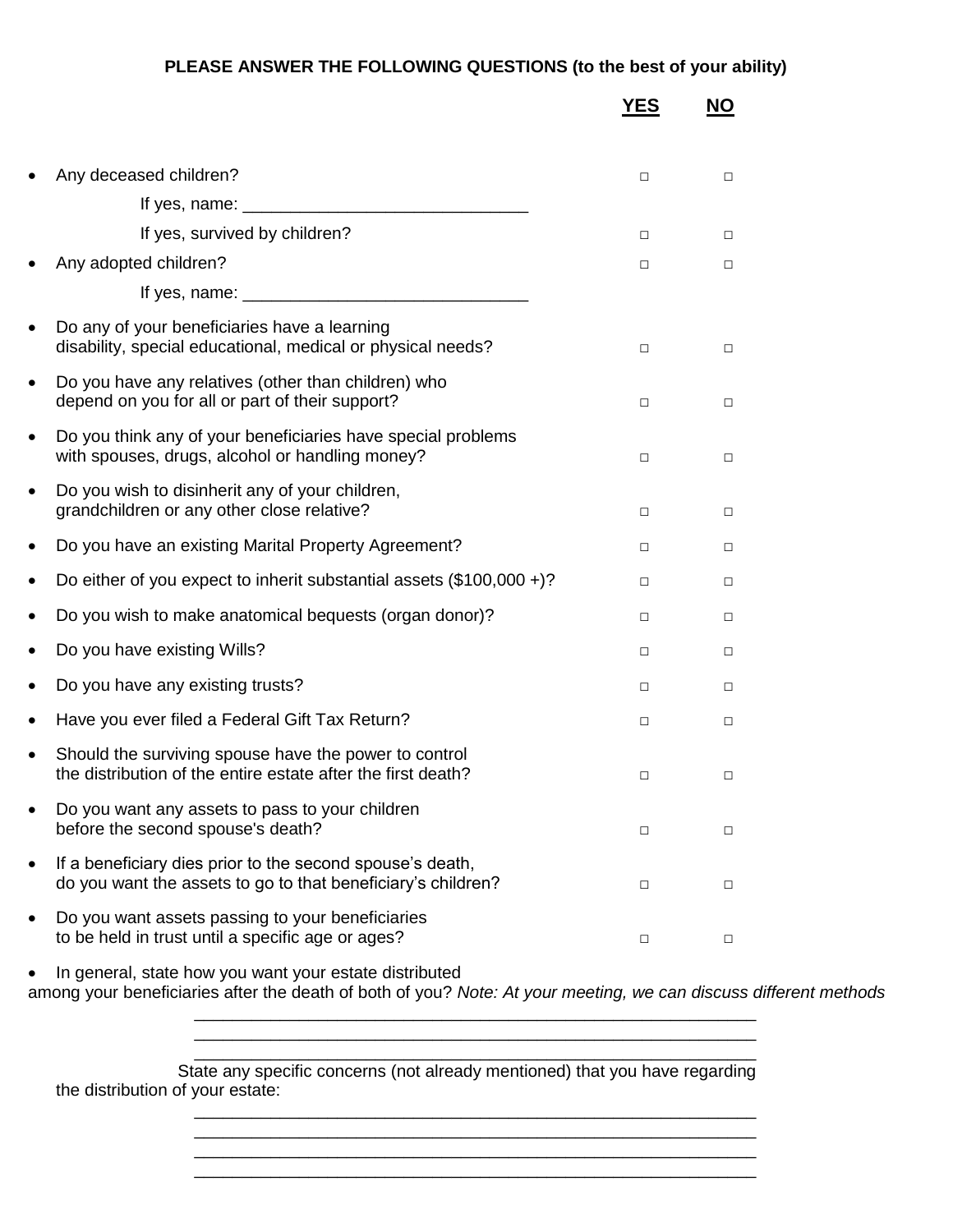## **Financial Information Sheet**

*\*\* It is very important you indicate in each category ownership and dollar amount separately, as well as total value.\*\**

#### **MONTHLY INCOME**:

| <b>SOURCE</b>          | YOU | <b>SPOUSE</b> | <b>JOINT</b> | <b>TOTAL</b> |
|------------------------|-----|---------------|--------------|--------------|
| Wages                  |     |               |              |              |
| Pension                |     |               |              |              |
| <b>Social Security</b> |     |               |              |              |
| Investments            |     |               |              |              |
| Other                  |     |               |              |              |
| <b>Total Value</b>     |     |               |              |              |

### **ASSET INFORMATION AS OF** \_\_\_\_\_\_\_\_\_\_\_\_\_\_\_\_\_\_ (date) - Please provide total amount for each type of asset and who owns.

| <b>TYPE OF ASSET</b>                                                                     | YOU                    | <b>SPOUSE</b>                | <b>JOINT</b>                   | <b>TOTAL</b>           |
|------------------------------------------------------------------------------------------|------------------------|------------------------------|--------------------------------|------------------------|
| Cash, Checking, Savings, CDs, Money Market & Cash Management Accounts                    | \$                     | \$                           | S                              |                        |
| Investment/Broker-held Accounts (not including cash) and Mutual Fund Accounts            | \$                     | \$                           | \$                             |                        |
| Retirement Accounts: IRA, 401K, 403B, SEP, etc.                                          | S                      | \$                           |                                | £.                     |
| Life Insurance: death benefit and cash value                                             | $D.B.$ \$<br>$C.V.$ \$ | $D.B.$ \$<br>C.V.            | $D.B.$ \$<br>C.V.              | $D.B.$ \$<br>$C.V.$ \$ |
| Stocks you hold outside of brokerage accounts                                            | \$                     | \$                           | \$                             | \$                     |
| Bonds you hold outside of brokerage accounts                                             | \$                     | \$                           | \$                             | S                      |
| Annuities: $$ = original amount invested date = month/year purchase$<br>CV=current value | date<br>S<br><b>CV</b> | date ____<br>\$<br><b>CV</b> | __ date ___<br>CV <sub>2</sub> | date<br>CV             |
| Real estate: residence (per tax bill)                                                    | S                      | \$                           | \$                             |                        |
| Real estate: other                                                                       | S                      | \$                           | æ.                             |                        |
| Vehicles: automobile, motorcycle, boats, snowmobiles, etc.                               | \$                     | \$                           |                                |                        |
| <b>Total Value</b>                                                                       |                        | \$                           |                                |                        |